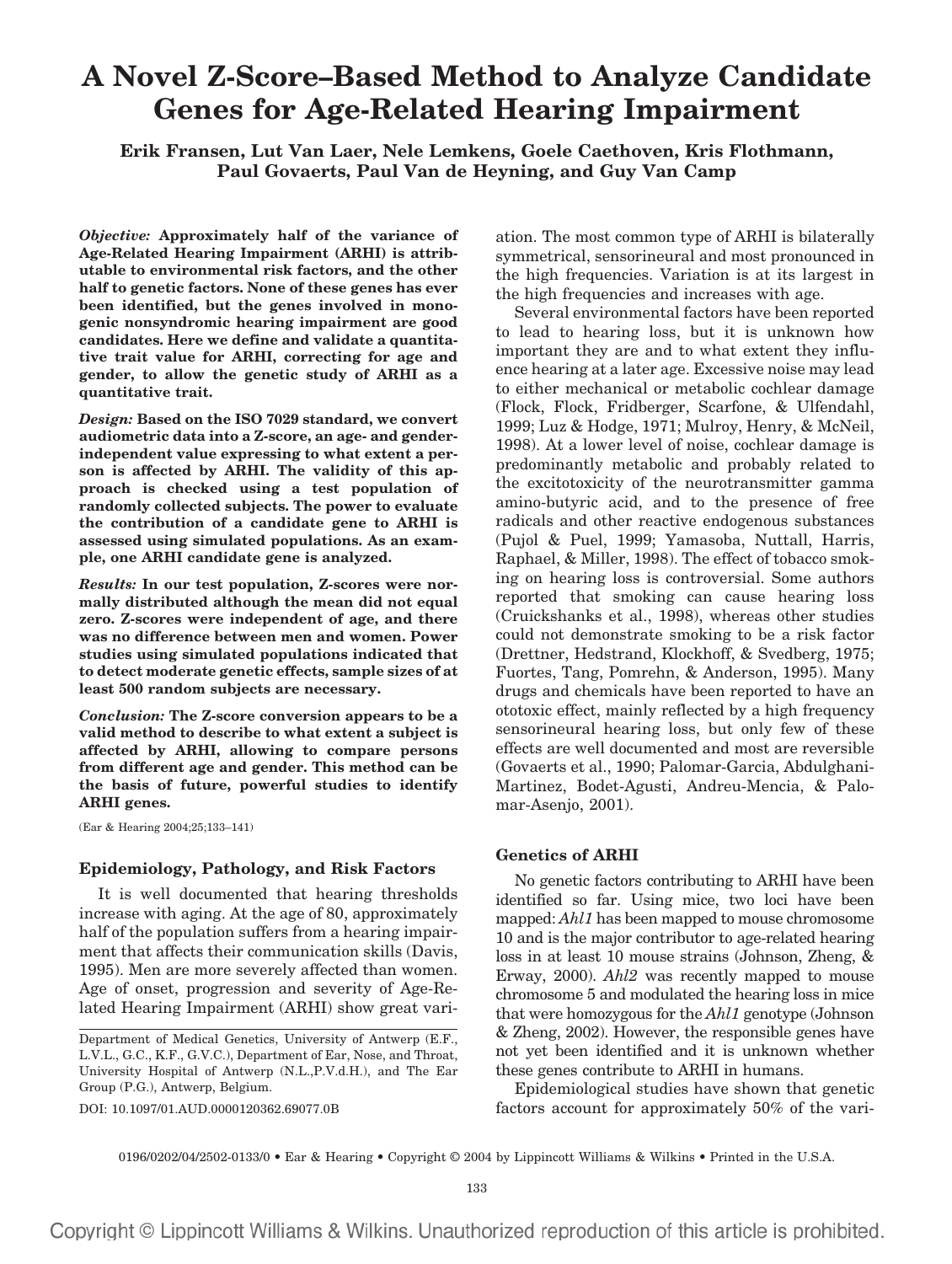ance encountered in ARHI. Using a combination of questionnaire and audiometric data, a Swedish male twin study showed a heritability of 47% for the population above 65 (Karlsson, Harris, & Svartengren, 1997). Across all ages, both environmental and hereditary factors were important sources of variation, with the environmental factors becoming more influential with increasing age. A second study (Gates, Couropmitree, & Myers, 1999) compared the auditory status in genetically unrelated people (spouse pairs) and genetically related people (sibling pairs, parent-child pairs), revealing a clear familial aggregation for age-related hearing levels. In the latter study, the heritability of the condition was estimated at 35 to 55%. These studies suggest that ARHI is a complex trait, caused by interplay between genetic and environmental factors.

Research into the genetic factors leading to hearing impairment has up to now concentrated on monogenic forms of syndromic and nonsyndromic hearing impairment. At the moment, the genes for the most common syndromic forms of deafness have been identified. Nonsyndromic hearing impairment (NSHI) turned out to be genetically extremely heterogeneous. Almost 100 loci for monogenic NSHI have been reported (51 dominant, 39 recessive, 8 X-linked) but only 32 of the genes have been identified. The ever-growing list of identified genes includes developmental proteins, ion channels, extracellular matrix components, cytoskeletal proteins, and genes with an unknown function (Van Camp and Smith, Hereditary Hearing Loss Home Page, http://dnalab-www.uia.ac.be/dnalab/hhh/). Generally, mutations leading to monogenic hearing impairment are very rare variants, but they have a large effect on protein functioning. These mutations lead to a severe phenotype in all the people carrying them. In contrast to these rare mutations leading to monogenic disorders, it has been proposed that genetic factors contributing to complex traits are common genetic variants having a more subtle influence on protein functioning or expression.

#### **Studying ARHI as a Complex Trait**

The nucleotide sequence of the human genome is not the same in all individuals, and the sites in the genome that vary between individuals are called polymorphisms. There are different types of polymorphisms in the genome, but the type that is held responsible for most of the phenotypic variation between individuals, are variations altering one single base pair or single nucleotide polymorphisms (SNPs). It is estimated that about one out of every thousand base pairs in the genome is polymorphic. SNP databases have been generated as part of the Human Genome Project. Moreover, SNP analysis is relatively cheap and the technology to routinely screen SNPs at high-throughput is developing quickly.

Under the hypothesis that complex diseases are caused by common genetic variants, susceptibility genes for complex disorders can be searched by screening candidate genes for SNP variants that are more frequent among affected persons compared with controls (Risch & Merikangas, 1996). Alternatively, the test population can be stratified according to the genotype at a particular candidate locus, after which the different strata are compared with each other (Boerwinkle et al., 1987). While the former case-control approach is more applicable to binary traits, quantitative traits (QTs) like ARHI are better studied using the latter approach, since dichotomizing a QT leads to loss of statistical power (Page & Amos, 1999).

Treating ARHI as a QT requires the definition of a value that describes to what extent an individual is affected. Hearing thresholds, recorded using pure-tone audiometry, are not suitable since the median thresholds for each frequency are age- and gender- dependent. To assess the relative normality of an audiogram, an adjustment for age and gender is required.

Here we describe a method that converts the frequency-specific thresholds to a gender- and ageindependent value referred to as the Z-score. The Z-score expresses the difference with the median value for a particular age and gender in standard deviation units. A similar approach has previously been used to adjust for age and gender in audiological analysis of monogenic hearing impairment (Govaerts et al., 1998; Wuyts, Van de Heyning, & Declau, 1998). We validate the method using a real-world test population of randomly collected subjects, and assess the power of the method using simulated populations. As an illustration, we analyze the contribution of a common SNP in the *COCH* gene, one of the genes responsible for nonsyndromic late-onset hearing impairment.

## **MATERIALS AND METHODS**

## **Calculation of the Z-Score**

For the otologically normal population between age 18 and 70, the International Standard (ISO) 7029 describes the median (P50) threshold of hearing by air conduction as a function of age for men and women using the formula:

$$
H_{\text{md},Y} = \alpha (Y-18)^2 \tag{1}
$$

where the subscript md,Y stands for the median at a given age, Y stands for the age, and  $\alpha$  being a gender- and frequency- specific constant. The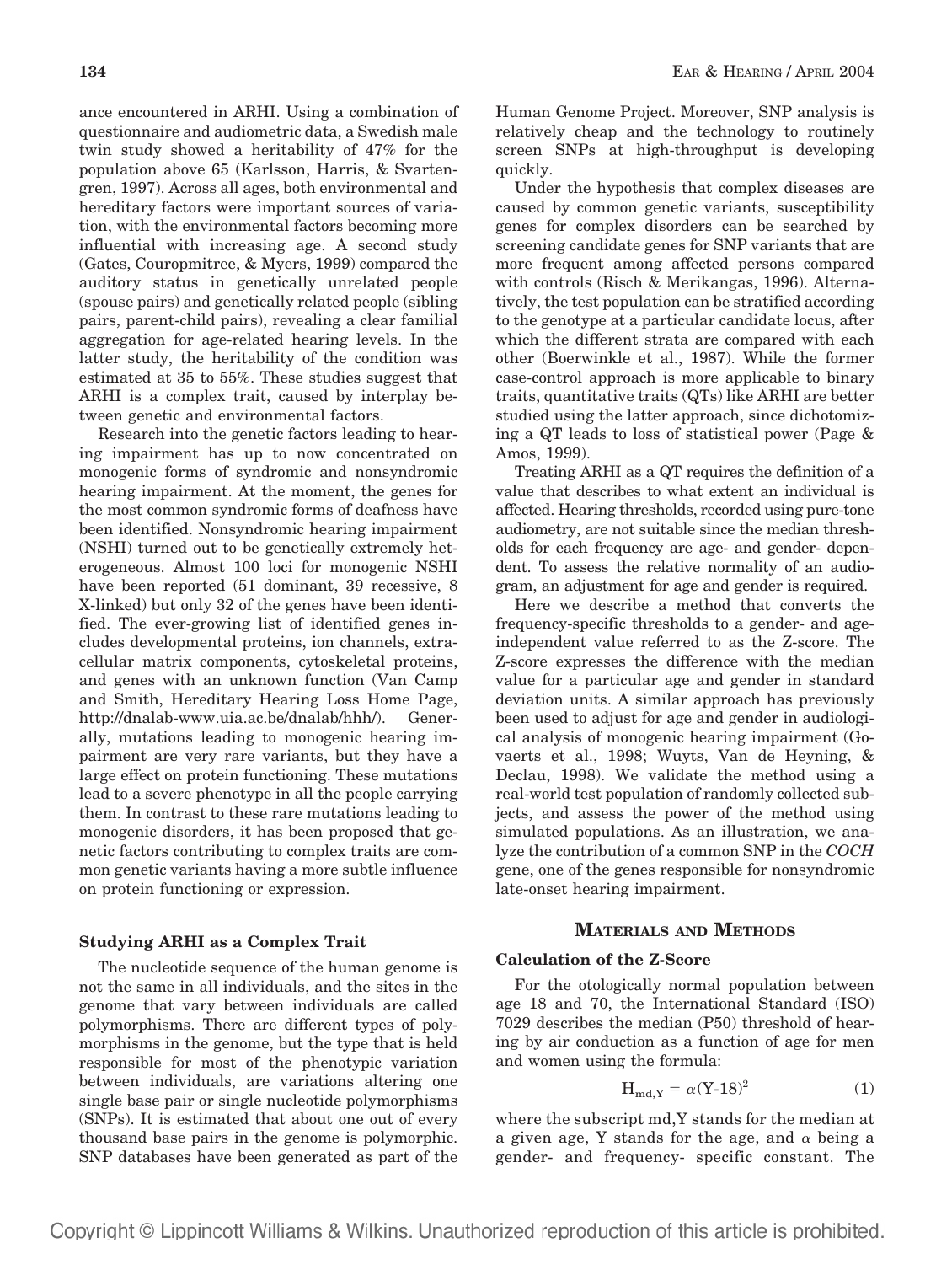value of  $\alpha$  can be found in ISO7029 tables and is larger in men than in women, and larger in the higher frequencies than in the lower frequencies. To check whether a person belongs to the better or worse hearing part of the population, we compared his/her recorded hearing thresholds at each frequency to the age- and gender-specific median given by the above formula.

The ISO 7029 standards describe the distribution of hearing thresholds around the median by two halves of a normal (Gauss) distribution, with the half above the median having a larger standard deviation than the half below the median. Standard deviations of the upper and lower part of the distribution are given by these formulae (ISO 7029):

$$
s_u = b_u + 0.445 \; H_{\text{md},Y} \; \text{for}
$$

thresholds  $>$  H<sub>md,Y</sub> (2)

 $\mathrm{s_{l}}=\mathrm{b_{l}} + 0.356\ \mathrm{H}_{\mathrm{md},\mathrm{Y}}$  for

thresholds  $\rm < H_{md, Y}$  (3)

The constants  $b_u$  and  $b_l$  (u = upper, l = lower) are gender- and frequency- specific. Standard deviations are larger in men compared with women, and in the high frequencies compared with the low frequencies.

To calculate a frequency-specific Z-score, we calculated how many standard deviations the recorded hearing threshold diverged from the median threshold value for this age, gender and frequency:

 $Z_f = (threshold - H_{\text{md},Y})/s_{\text{u}}$  for

thresholds  $>$  H<sub>md,Y</sub> (4)

 $Z_f = (threshold - H_{\text{md},Y})/s_1$  for

thresholds  $\rm < H_{md,Y}$  (5)

As ARHI typically affects the high frequencies, we used the average of the Z-scores from 2, 4, and 8 kHz (referred to as  $Z_{248}$ ) in all our further calculations. An illustration of this method is given in Figure 1.

#### **Collection of the Test Population of Random Subjects**

In previous projects, we have collected several large families with autosomal dominant NSHI. In addition to affected persons, we also systematically collected blood and audiological data from their spouses. In families with late-onset hearing loss, where assortive mating is absent, the spouses of the affected and unaffected family members represent a random set of unrelated subjects. A total of 126 unrelated spouses from various families was collected.

Only subjects between ages 40 and 70 were included, as the ISO 7029 standards are only applicable up to the age of 70. Below age 40, threshold increases due to ARHI are too small compared with the error of an audiometer. Pure-tone thresholds with air and bone conduction were registered at

**TABLE 1. Power of the MGG or MGA ANOVA test for an additively-acting trait (increaser) allele T, as a function of trait allele frequency, effect size and sample size\***

| Simulation<br>parameters                                       |         |         |         | Population |         |         |             |
|----------------------------------------------------------------|---------|---------|---------|------------|---------|---------|-------------|
|                                                                |         | 2       | 3       | 4          | 5       | 6       |             |
| Trait allele freqt<br>Mean Z-score <sup>#</sup>                | 0.5     | 0.5     | 0.5     | 0.2        | 0.2     | 0.5     | 0.2         |
| <b>NN</b>                                                      | $-0.25$ | $-0.25$ | $-0.25$ | $-0.25$    | $-0.25$ | $-0.25$ | $-0.25$     |
| <b>NT</b>                                                      | 0       | 0       | 0       | 0          | 0       | 0       | $\mathbf 0$ |
| TT                                                             | $+0.25$ | $+0.25$ | $+0.25$ | $+0.25$    | $+0.25$ | $+0.25$ | $+0.25$     |
| <b>Residual SD</b>                                             |         | 1.2     | 1.5     |            | 1.2     | 0.5     | 0.5         |
| Genetic variance <sup>§</sup><br>Estimated Power<br><b>MGA</b> | 0.028   | 0.02    | 0.01    | 0.02       | 0.013   | 0.115   | 0.07        |
| 100                                                            | 22      | 23      | 12      | 23         | 15      | 94      | 65          |
| 500                                                            | 95      | 76      | 52      | 82         | 66      | 100     | 100         |
| 1000                                                           | 100     | 99      | 90      | 99         | 91      | 100     | 100         |
| <b>MGG</b>                                                     |         |         |         |            |         |         |             |
| 100                                                            | 33      | 30      | 23      | 32         | 21      | 97      | 75          |
| 500                                                            | 99      | 84      | 55      | 89         | 77      | 100     | 100         |
| 1000                                                           | 100     | 100     | 100     | 100        | 99      | 100     | 100         |

 $x^* \alpha = 0.05$ 

*† A hypothetical biallelic SNP with a normal allele (N) and a trait (increaser) allele (T).*

*‡ Effect size of the SNP was specified by defining a mean Z-score and residual SD for a homozygous normal (NN) subpopulation, a heterozygous (NT) subpopulation, and a subpopulation homozygous for the increaser allele (TT). The size of the three subpopulations was determined by the trait allele frequency and the Hardy-Weinberg law. The three subpopulations were pooled to obtain one simulated population.*

*§ Genetic variance was calculated by regressing the Z-scores from the entire simulated population on the genotype (as a continuous trait).*

 *Two hundred simulations were performed whereby 100, 500, or 1000 subjects were selected at random from the simulated population. We counted the number of times a significant effect*  $(p < 0.05)$  of the genotype on the Z-score could be detected.

*ANOVA: analysis of variance.*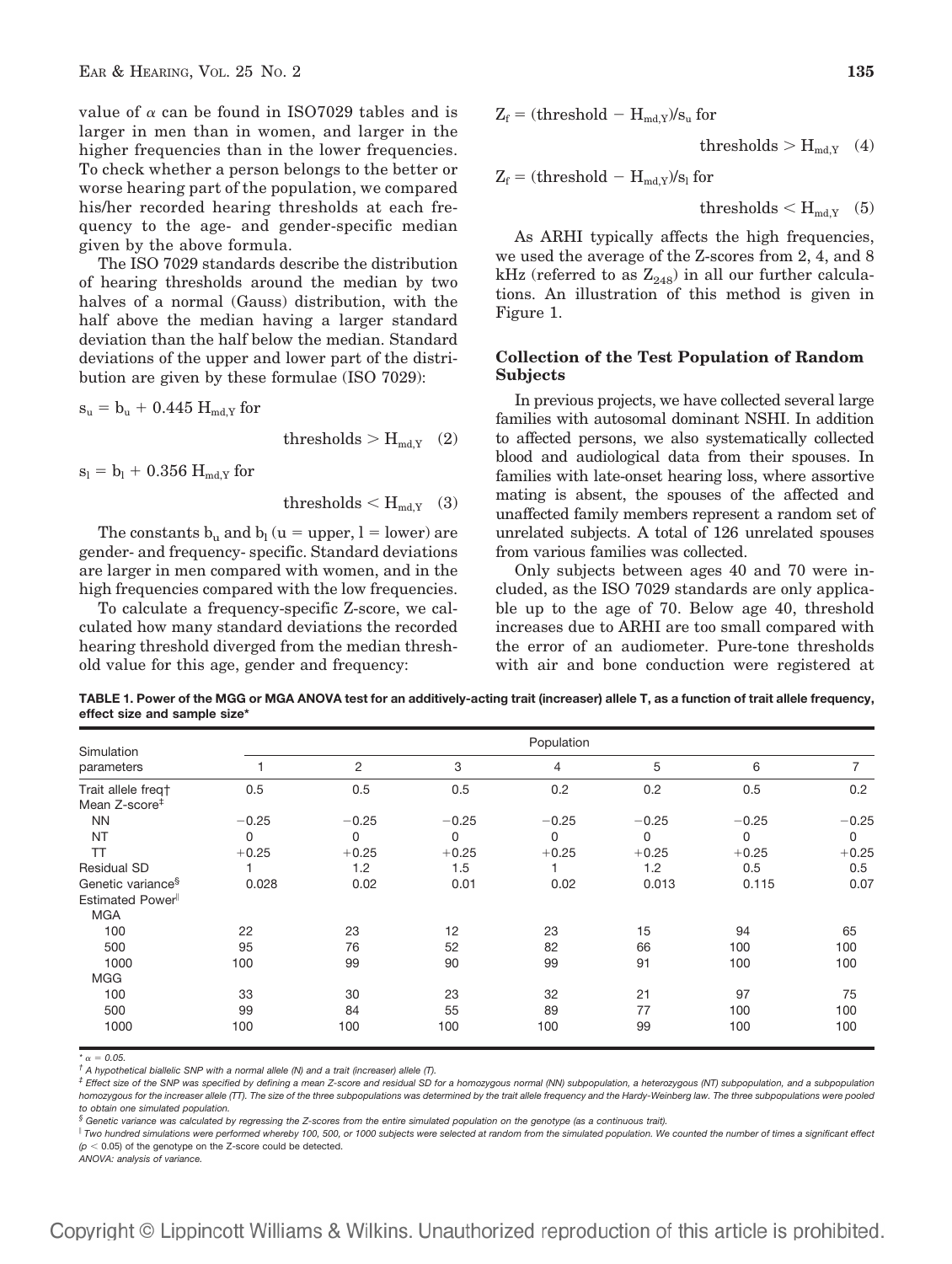| Simulation                     | Population |         |         |         |         |         |         |         |         |         |         |
|--------------------------------|------------|---------|---------|---------|---------|---------|---------|---------|---------|---------|---------|
| parameters                     | 8          | 9       | 10      | 11      | 12      | 13      | 14      | 15      | 16      | 17      | 18      |
| Trait allele freq <sup>T</sup> | 0.5        | 0.5     | 0.5     | 0.5     | 0.5     | 0.2     | 0.2     | 0.8     | 0.8     | 0.2     | 0.8     |
| Mean Z-score <sup>#</sup>      |            |         |         |         |         |         |         |         |         |         |         |
| <b>NN</b>                      | $-0.25$    | $-0.25$ | $-0.25$ | $-0.25$ | $-0.25$ | $-0.25$ | $-0.25$ | $-0.25$ | $-0.25$ | $-0.25$ | $-0.25$ |
| <b>NT</b>                      | $-0.25$    | $-0.25$ | $-0.25$ | $-0.25$ | $-0.25$ | $-0.25$ | $-0.25$ | $-0.25$ | $-0.25$ | $-0.25$ | $-0.25$ |
| <b>TT</b>                      | $+0.25$    | $+0.25$ | $+0.25$ | $+0.25$ | $+0.25$ | $+0.25$ | $+0.25$ | $+0.25$ | $+0.25$ | $+0.5$  | $+0.5$  |
| <b>Residual SD</b>             |            | 1.2     | 1.5     | 0.5     | 0.7     |         | 0.5     | 0.5     |         | 0.5     |         |
| Genetic variance <sup>§</sup>  |            |         |         |         |         |         |         |         |         |         |         |
| Total                          | 0.045      | 0.033   | 0.019   | 0.154   | 0.089   | 0.012   | 0.036   | 0.19    | 0.055   | 0.081   | 0.117   |
| Additive                       | 0.03       | 0.021   | 0.013   | 0.104   | 0.059   | 0.002   | 0.009   | 0.168   | 0.049   | 0.027   | 0.104   |
| Estimated power                |            |         |         |         |         |         |         |         |         |         |         |
| <b>MGA</b>                     |            |         |         |         |         |         |         |         |         |         |         |
| 100                            | 49         | 34      | 22      | 97      | 76      | 15      | 33      | 100     | 53      | 70      | 87      |
| 500                            | 99         | 91      | 83      | 100     | 100     | 57      | 97      | 100     | 100     | 100     | 100     |
| 1000                           | 100        | 100     | 100     | 100     | 100     | 86      | 100     | 100     | 100     | 100     | 100     |
| <b>MGG</b>                     |            |         |         |         |         |         |         |         |         |         |         |
| 100                            | 45         | 26      | 20      | 91      | 71      | 10      | 24      | 100     | 59      | 41      | 90      |
| 500                            | 99         | 98      | 75      | 100     | 100     | 21      | 54      | 100     | 100     | 94      | 100     |
| 1000                           | 100        | 100     | 95      | 100     | 100     | 29      | 84      | 100     | 100     | 100     | 100     |

**TABLE 2. Power of the MGG or MGA ANOVA test for a recessive trait (increaser) allele T, as a function of trait allele frequency, effect size and sample size\***

 $\alpha = 0.05$ .

*† A hypothetical biallelic SNP with a normal allele (N) and a trait (increaser) allele (T).*

*‡ Effect size of the SNP was specified by defining a mean Z-score and residual SD for a homozygous normal (NN) subpopulation, a heterozygous (NT) subpopulation, and a subpopulation homozygous for the increaser allele (TT). The size of the three subpopulations was determined by the trait allele frequency and the Hardy-Weinberg law. The three subpopulations were pooled to obtain one simulated population.*

*§ Additive and total genetic variance were calculated by regressing the Z-scores from the entire simulated population on the genotype (as a continuous trait), and adding heterozygosity as a covariate.*

 *Two hundred simulations were performed whereby 100, 500, or 1000 subjects were selected at random from the simulated population. We counted the number of times a significant effect*  $(p < 0.05)$  of the genotype on the Z-score could be detected.

0.125, 0.25, 0.5, 1, 2, 4, and 8 kHz. Persons with a conductive component, defined as a mean air-bone gap at 0.5, 1, and 2 kHz exceeding 10 dB in the better-performing ear, were excluded. People with a dip at 4 kHz (most likely due to noise exposure) in the better-performing ear were excluded if the 4 kHz threshold exceeded the 8 kHz threshold by 20 dB or more. In addition, we excluded a small number of people having or having had a disease that could have an influence on hearing (including chronic otitis media, auto-immune disease, chemotherapy, rheumatoid arthritis). A total number of 104 persons met the inclusion criteria. All subjects originate from Belgium (Flanders) or the Netherlands.

# **Simulated Populations and Power Analyses**

Eighteen different simulated populations were constructed with the Z-score determined by the combination of random effects and a biallellic causative variant. Effect size of the trait allele, standard deviation of the residuals, allele frequencies and the additive/dominant nature of the trait allele for each population are given in Table 1 (populations 1–7) and Table 2 (populations 8–18). Populations 1–7 have a trait (increaser) allele acting additively, whereas for populations 8–18,

the trait allele was recessive. For each population, we calculated the locus-specific total genetic variance and the additive genetic variance, by regressing the Z-score on genotype (as a continuous variable) and adding heterozygosity as a dichotomous covariate.

The power to detect the effect of the genotype on the phenotype was assessed by performing  $3 \times 200$ simulations on each population, for three different sample sizes. In each simulation, 100, 500 or 1000 subjects were randomly chosen from the population under study, after which effect of the genotype on the phenotype is tested using two variants of the measured-genotype test: In the measured genotype test based on genotypes (MGG), phenotypic values of the selected subjects are binned into three groups according to genotype, and the between-group effect tested using a regular one-way ANOVA. In the measured genotype test based on alleles (MGA), phenotypic values are binned into two groups, i.e., one bin for each allele, whereby each phenotypic value is used twice. The phenotypic value of a heterozygote individual is put once in every bin, whereas the phenotypic value of a homozygous individual is put twice into the same bin. This latter test assumes an additive effect of the alleles, which implies that the heterozygotes are phenotypically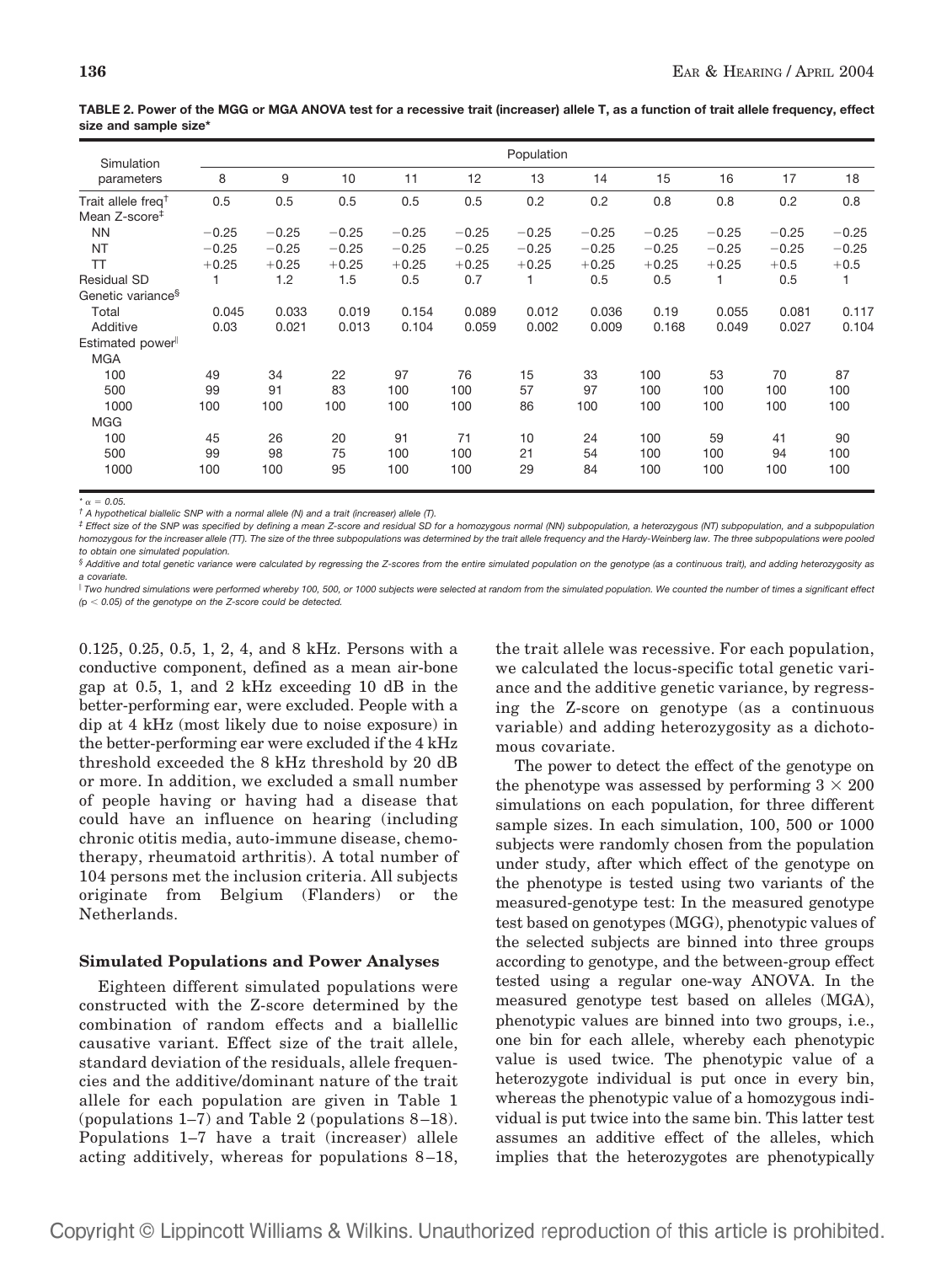intermediate between the two homozygote categories (Boerwinkle et al., 1987; Page & Amos, 1999). For each population and each sample size, we counted the percentage of simulations yielding a significant *p* value  $(< 0.05)$ .

#### **SNP Detection and Typing**

SNP T352S in the *COCH* gene (rs# 1045644) was retrieved from the SNP database (http://www. ncbi.nlm.nih.gov/SNP). Typing of the SNP in 104 random control samples was performed using the SNaPshot reaction (Applied Biosystems) according to the manufacturer's instructions. In brief, a PCR product containing the SNP is purified using Calf Intestine Alkaline Phosphatase (Amersham Pharmacia) and Exonuclease I (NE Biolabs). In the subsequent SNaPshot reaction, a primer adjacent to the SNP was extended by one, fluorescently labeled dideoxyNTP, whereby all four dideoxyNTP carry a different dye. After purification of the reaction products with Calf Intestine Alkaline Phosphatase, extension products were analyzed on an ABI Prism 3100 Genetic Analyzer to detect which one of the dideoxyNTPs had been built in.

# **RESULTS**

# **Z-Score Calculation and Validation**

Hearing thresholds were converted to an age- and gender-independent value termed the Z-score as described in the Methods section. The method is illustrated in Figure 1. In each patient, the average Z-score of the high frequencies  $(Z_{248})$  was calculated separately for both ears. All subsequent calculations, as well as the exclusion criteria, were performed on the data from the better-hearing ear.

To test whether the conversion of audiometric thresholds into Z-scores appropriately corrects for age and gender, the distribution of the Z-scores in a random sample of 104 Dutch and Belgian (Flemish) subjects was studied as shown in Figure 2 and summarized in Table 3. On visual inspection, three outliers with a  $Z$ -score around  $+3$  were excluded. Summary statistics of the remaining 101 samples are shown in Table 1. Z-scores were normally distributed ( $p = 0.286$ , Kolmogorov-Smirnov test), but the mean did not equal 0. Z-scores were independent of age, and men were not significantly different from women ( $p = 0.556$ , two-sided *t*-test). However, the variance in men was larger than in women  $(p =$ 0.009, Levene test).

#### **Power Calculations**

The influence of linked genetic variance, trait allele frequency and dominance at the trait locus on



**Figure 1. Illustration of the Z-scores on an audiogram. Audiograms for a 60-yr-old man and woman are shown. The dashed line indicates the p50 (median) threshold value for men and women, respectively, at age 60, calculated using Equation 1. The shaded area marks the area within 1 SD above and below the age-specific median, calculated using Equations 2 and 3. The full black lines indicate the recorded thresholds for both 60-yr-old subjects. For the male subject, the Z-scores for 2, 4, and 8 kHz are 2.57, 1.28, and 1.30, respectively (calculated** using Equations 4 and 5), making a  $Z_{248}$  of 1.72. For the **female subject, the Z-scores for 2, 4, and 8 kHz are -0.61,**  $-0.07$ , and  $-0.64$ , respectively, making a  $Z_{248}$  of  $-0.44$ .

the power of a genetic association study, was estimated using simulated populations. Properties of the populations and results of the power study are given in Table 1.

Unless the gene under study accounts for at least 10% of the total genetic variance, a sample of 100 randomly selected subjects has limited power. This implies that our test population is probably too small to detect subtle genetic effects on the Z-score. Augmenting the sample size to 500 would offer a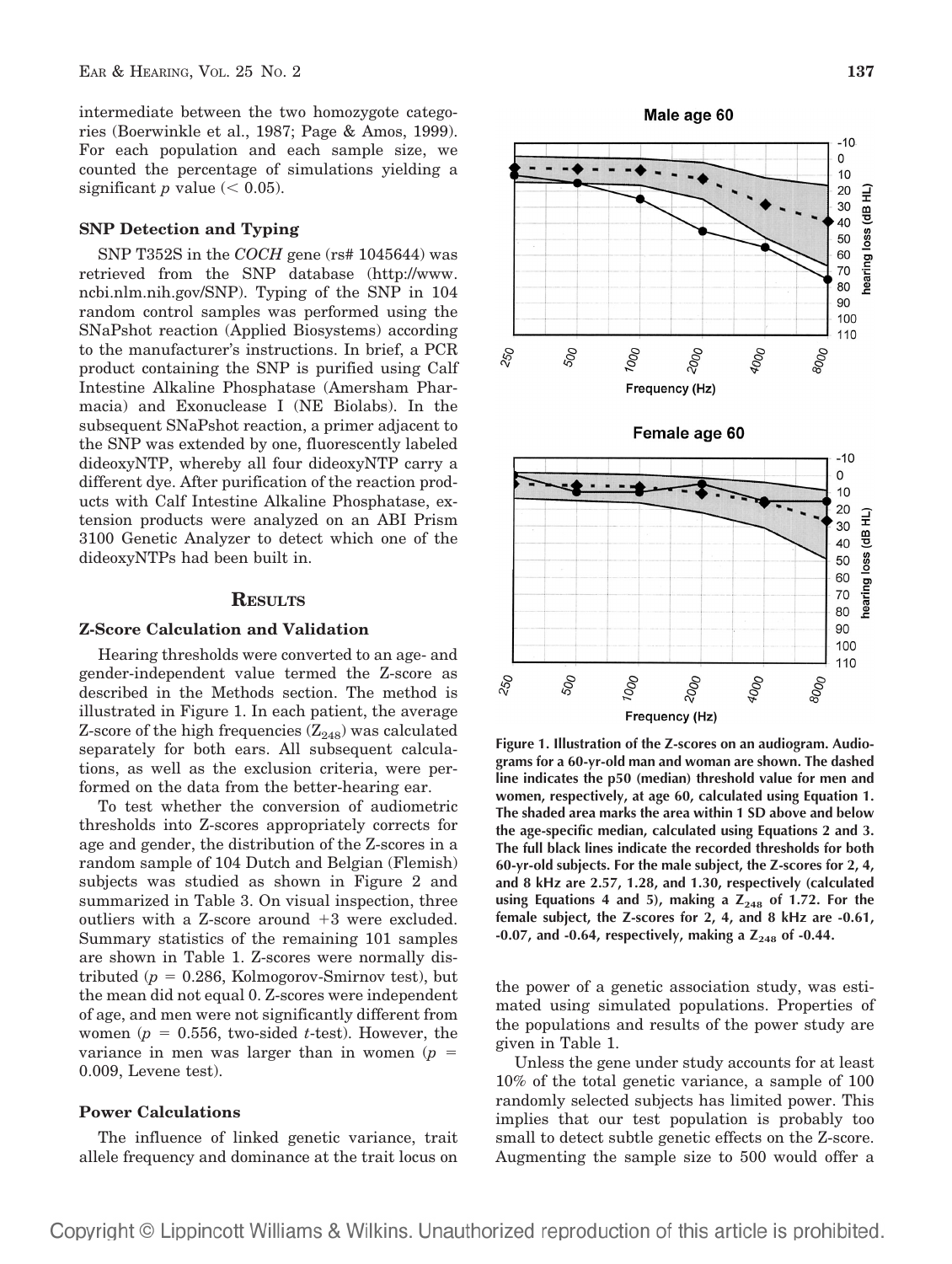

**Figure 2. Distribution of Z-scores in the test population. The histogram shown an approximately normal distribution of the Z-score in the test population (** $N = 104$ **). Three outliers with** a Z-score around +3 were excluded from all further calcula**tions. For the remaining 101 subjects, mean and SD were** +0.3 and +0.61, respectively.

| TABLE 3. Summary statistics on Z-score and age in the test population |  |
|-----------------------------------------------------------------------|--|
|-----------------------------------------------------------------------|--|

considerable improvement and allow the detection of more moderate effects, with a locus-specific variance around a few percent. If the alleles act additively, the highest power is reached if the trait (increaser) allele and the normal allele have the same allele frequency. The highest power for a recessive trait allele is reached if this allele has a frequency around 0.70 (i.e., 50% of the population is homozygous for the trait allele), but it quickly drops in case the trait allele gets rare. For more modest effects—a variance around 1%—or to reach a more stringent significance level, increasing the sample size to 1000 or more is necessary. For instance, the MGG test on additive population 4 for a sample size of 500 offers a power of 82% for  $p < 0.05$ , but only 61% power to reach  $p < 0.01$ . Doubling the sample size would result in a power above 95%.

# **Analysis of a** *COCH* **SNP in the Test Population**

*COCH* is an inner-ear specific protein, and mutations in the gene encoding *COCH* are responsible for a form of late-onset hearing loss (DFNA9) (Robertson et al., 1998). The *COCH* open reading frame contains one coding SNP, encoding a threonine/ serine polymorphism on position 352 of the COCH

|                  | N   | Mean  | <b>SD</b> | Minimum | Maximum |
|------------------|-----|-------|-----------|---------|---------|
| Total            |     |       |           |         |         |
|                  | 101 | 0.30  | 0.61      | $-0.92$ | 2.33    |
| $Z_{248}$<br>Age | 101 | 53.90 | 8.78      | 40      | 70      |
| Men              |     |       |           |         |         |
|                  | 50  | 0.34  | 0.74      | $-0.92$ | 2.33    |
| $Z_{248}$<br>Age | 50  | 55.97 | 9.13      | 40      | 70      |
| Women            |     |       |           |         |         |
|                  | 51  | 0.27  | 0.46      | $-0.87$ | 1.48    |
| $Z_{248}$ Age    | 51  | 51.88 | 7.99      | 40      | 70      |

*Z248: the average Z-score at 2000, 4000, and 8000 Hz.*

# **TABLE 4. Coding SNP in the** *COCH* **gene**

| Rs#     | Amino acid change | Nucleotide change      | SNaPshot primer       | <b>PCR</b> primers                                    |
|---------|-------------------|------------------------|-----------------------|-------------------------------------------------------|
| 1045644 | T352S             | 1055 $C \rightarrow G$ | CTCTGGTACAGAAGCTGTGCA | F: GTCTCTTATCTAGATTAACTTG<br>R: CTGATGACAGCTAGGACATTC |

# **TABLE 5. Statistical analysis of** *COCH* **SNP**

|      |      | <b>MGG</b>          |       |      |  |  |
|------|------|---------------------|-------|------|--|--|
| G    | ◡    | GG                  | GC    | CC   |  |  |
| 123  | 79   | 35                  | 53    | 13   |  |  |
| 0.26 | 0.36 | 0.21                | 0.34  | 0.41 |  |  |
| 0.62 | 0.60 | 0.63                | 0.60  | 0.60 |  |  |
|      |      |                     | 0.504 |      |  |  |
|      |      | <b>MGA</b><br>0.273 |       |      |  |  |

*Z248: the average Z-score at 2000, 4000, and 8000 Hz.*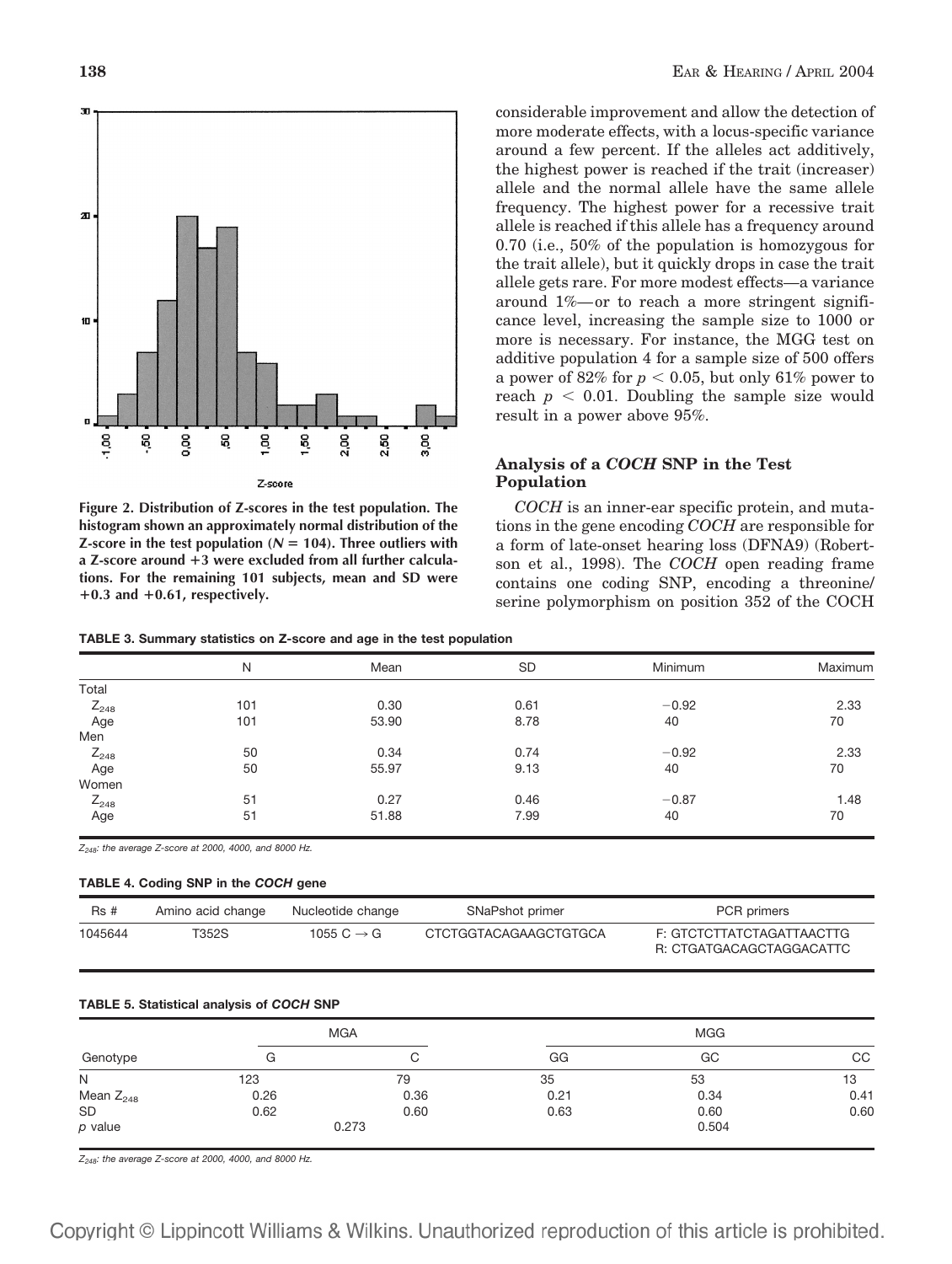protein (Table 4). We have searched for a possible effect of this SNP on the Z-score using our random data set. All 101 subjects were individually genotyped for the T352S polymorphism. The results of this analysis is given in Table 5. No significant effect of the SNP on the Z-score was found, neither in the MGG test, nor in the MGA test.

# **DISCUSSION**

It is tempting to speculate that common variants in the genes involved in monogenic NSHI explain part of the variation found in ARHI. Instead of performing a case-control study that involves dichotomization of the phenotype, we preferred to treat ARHI as a QT since it has been shown that this latter approach yields more statistical power (Page & Amos, 1999). Therefore, we needed to define a QT value that expresses to what extend a person is affected. Hearing thresholds are not suitable here since average hearing threshold values vary with age and gender. For example, a threshold of 30 dB for the high frequencies in a 40-yr-old woman is much more severe than a 30-dB threshold in a 70-yr-old man. To obtain the relative "normality" of an audiogram, a correction is required to take age and gender into account. In various fields of medicine, such adjustments are common and they are referred to as Z-scores. For instance, Z-scores in osteogenic conditions (Meema & Meema, 1982) express the difference from a normal value in standard deviation units, which is particularly useful for comparisons where the normal or median values are age- and gender-dependent.

Age corrections based on the ISO 7029 standards have already been used in the study of monogenic forms of hearing impairment. Wuyts et al. (1998) defined age-corrected audiometric inclusion and exclusion criteria for linkage analysis. Similarly, Govaerts et al. (1998) used an age-correction in the audiometric analysis of a pedigree with autosomal dominant hearing loss caused by a mutation in the TECTA gene. To quantify the effect of this mutation on hearing thresholds, an age and gender correction was used to assess the normality of the audiometric results. The authors introduced this method as Hearing Standard Deviations.

Here we extend the use of Z-scores as a more general QT value that describes the hearing status of an individual, and we apply the method to study the variation in ARHI. The most relevant Z-scores in ARHI are the  $Z_2$ ,  $Z_4$  and  $Z_8$ , as age-related threshold shifts are most prominent in these frequencies. The average of these high-frequency Z-scores  $(Z_{248})$  was used as a QT value in our genetic analyses. In a randomly sampled test population, Z-scores were independent of age and there was no difference in mean between men and women. This indicates that the Z-score method appropriately corrects for age and gender, and therefore allows to compare people from different age and gender. In addition, the distribution of the Z-scores was normal, which is a prerequisite for some statistical analysis methods. This indicates that we have found a valid QT value to describe the severity of ARHI independent of age and gender.

As the data compared using the Z-scores are cross-sectional, the method described here does not include the longitudinal component of ARHI, and it cannot discriminate between patients on the basis of the pattern or the rate at which their hearing declines. However, longitudinal ARHI studies suggest that differences in progression rate are probably not a major concern (Pearson et al., 1995).

In its most typical form, ARHI is nonsyndromic, bilaterally symmetrical, sensorineural, and most pronounced in the high frequencies. Many forms of monogenic NSHI show a similar audiometric pattern, albeit starting at a younger age and deteriorating faster. Therefore, the genes involved in lateonset NSHI starting in the high frequencies—like *COCH* and many more autosomal dominant genes are excellent candidate genes for ARHI. In addition, it cannot be excluded that variations in genes involved in other types of NSHI might also play a role in ARHI, especially because mutations in the same NSHI gene can lead to different types of hearing loss (Petersen, 2002). Many genes with a known function in the inner ear can be considered functional candidate susceptibility genes for ARHI. Using the Zscore as a QT value for ARHI enables powerful statistical testing of candidate genes.

The open reading frame of the COCH gene contains one coding variant, substituting a threonine by a serine residue on 352, in the region between the two von Willebrandt type A-like domains. The conservative nature of the Thr-Ser substitution, its position in the protein and the lack of an overt T352S-associated phenotype, make it unlikely that this polymorphism has a crucial influence on the structure and integrity of the *COCH* protein. However, subtle effects on protein functioning cannot be excluded. We investigated whether this coding variant can explain part of the variance encountered in ARHI, as an illustration of our Z-score method. No significant association between the Z-score and the T352S genotype was found. However, power estimates showed that the power of this analysis, which used only 101 subjects, was very limited. The analysis of the *COCH* SNP should therefore be regarded as an illustration, rather than a firm exclusion of *COCH* as a gene for ARHI. It only excludes *COCH* as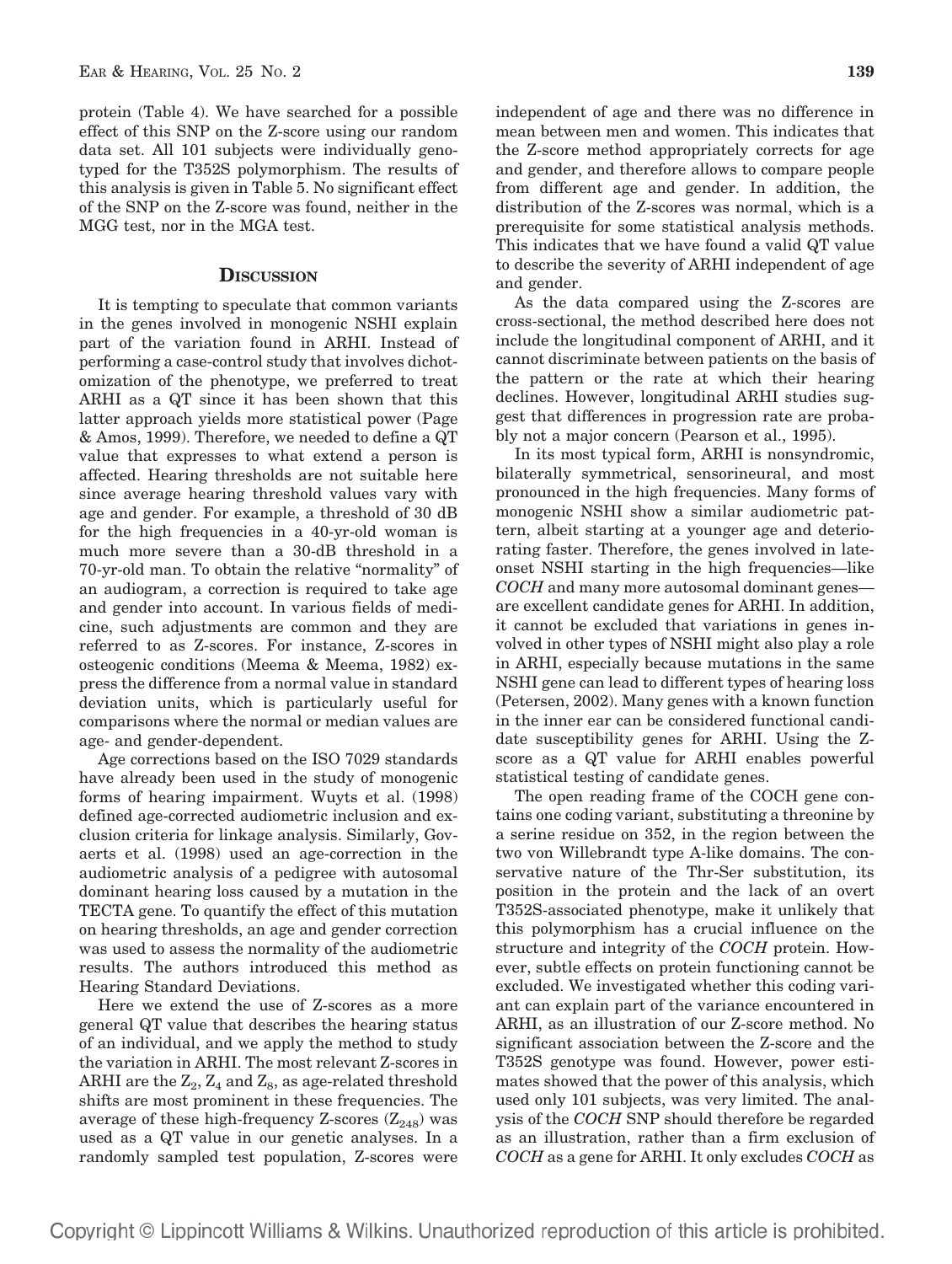a major ARHI gene, i.e., a gene explaining more than 10% of the variance. Such large effects due to a single gene are unlikely. Given the extreme genetic heterogeneity of monogenic hearing loss (Petersen, 2002), and the situation observed in other complex diseases (Terwilliger & Weiss, 1998), it seems more likely that many genes with small effects are involved. Our estimates indicate that, depending on allele frequencies and inheritance mode, 500 or even 1000 subjects are necessary to detect genetic effects explaining around 1 or a few percent of the variance. Alternatively, power can be raised by studying several SNPs within one candidate gene and looking for particular allelic combinations (haplotypes) in adjacent SNPs (Akey, Jin, & Xiong, 2001).

The mean Z-score in our test population did not equal 0. This finding is in line with previous reports about the discrepancy between an unselected or "typical" population and the ISO7029 standards, and has been attributed to the very stringent inclusion criteria of the ISO7029 data set (Lutman & Spencer, 1991). For the type of association studies presented here, this is not a major concern, as one is merely looking for Z-score differences attributable to a certain genotype regardless of what the mean of the population is. But it is a relevant issue if sampling is nonrandom. For instance, collecting only subjects with either a high or a low QT value (extreme sampling, as opposed to random sampling) would be another way to raise the power of a genetic association study. Extreme sampling is more economical in that it gives a higher power for the same number of subjects to be genotyped, but it requires firm and reliable cutoff values to determine who becomes included. In our test population, mean equals 0.30 and the variance is 0.61. It would be worth investigating if this situation is similar in other populations. Extreme sampling based on Zscores is feasible, but it requires prior knowledge about the distribution of the Z-score in the population under study.

#### **ACKNOWLEDGMENTS**

This research was funded by grants from the Flemish Fund for Scientific Research (FWO-Vlaanderen), and the U.K. Royal National Institute for Deaf individuals (RNID) to G.V.C., and by an ASPEO-grant from the University of Antwerp to P.V.d.H. This research was performed within the framework of the Interuniversity Attraction Pole program P5/19 of the Federal Office for Scientific, Technical, and Cultural Affairs, Belgium (IUAP). E.F. and L.V.L. hold postdoctoral positions within the FWO-Vlaanderen.

Address for correspondence: Prof. Guy Van Camp, Department of Medical Genetics, University of Antwerp (UIA), Universiteitsplein 1, B-2610 Antwerp, Belgium. E-mail: gvancamp@ ua.ac.be.

Received February 6, 2003; accepted November 5, 2003

#### **REFERENCES**

- Akey, J., Jin, J., & Xiong, M. (2001). Happlotypes vs single marker linkage disequilibrium tests: what do we gain? *European Journal of Human Genetics*, *9*, 291–300.
- Boerwinkle, E., Viscikis, S., Welsh, D., Steinmetz, J., Hamash, S. M., & Sing, C. F. (1987). The use of measured genotype information in the analysis of quantitative genotypes in man. II. The role of apolipoprotein E polymorphisms in determining levels, variability, and covariability of cholesterol, betalipoprotein, and triglyceride in a sample of unrelated individuals. *American Journal of Human Genetics*, *27*, 567–582.
- Cruickshanks, K. J., Klein, R., Klein, B. E., Wiley, T. L., Nondahl, D. M., & Tweed, T. S. (1998). Cigarette smoking and hearing loss: the epidemiology of hearing loss study. *JAMA*, *279*, 1715–1719.
- Davis, A. (1995). Prevalence of Hearing Impairment. In: *Hearing in adults.* London: Whurr Publishers Ltd., pp. 43–321.
- Drettner, B., Hedstrand, H., Klockhoff, I., & Svedberg, A. (1975). Cardiovascular risk factors and hearing loss. A study of 1,000 fifty-year-old men. *Acta Otolaryngologica*, *79*, 366–371.
- Flock, A., Flock, B., Fridberger, A., Scarfone, E., & Ulfendahl, M. (1999). Supporting cells contribute to control of hearing sensitivity. *Journal of Neuroscience*, *19*, 4498–4507.
- Fuortes, L. J., Tang, S., Pomrehn, P., & Anderson, C. (1995). Prospective evaluation of associations between hearing sensitivity and selected cardiovascular risk factors. *American Journal of Industrial Medicine*, *28*, 275–280.
- Gates, G. A., Couropmitree, N. N., & Myers, R. H. (1999). Genetic associations in age-related hearing thresholds. *Archives of Otolaryngology Head and Neck Surgery*, *125*, 654–659.
- Govaerts, P. J., Claes, J., van de Heyning, P. H., Jorens, P. G., Marquet, J., & De, B. M. (1990). Aminoglycoside-induced ototoxicity. *Toxicology Letters*, *52*, 227–251.
- Govaerts, P. J., De, C. G., Daemers, K., Verhoeven, K., Van, C. G., Schatteman, I., Verstreken, M., Willems, P. J., Somers, T., & Offeciers, F. E. (1998). A new autosomal-dominant locus (DFNA12) is responsible for a nonsyndromic, midfrequency, prelingual and nonprogressive sensorineural hearing loss. *American Journal of Otology*, *19*, 718–723.
- Johnson, K. R., & Zheng, Q. Y. (2002). Ahl2, a second locus affecting age-related hearing loss in mice. *Genomics*, *80*, 461– 464.
- Johnson, K. R., Zheng, Q. Y., & Erway, L. C. (2000). A major gene affecting age-related hearing loss is common to at least ten inbred strains of mice. *Genomics*, *70*, 171–180.
- Karlsson, K. K., Harris, J. R., & Svartengren, M. (1997). Description and primary results from an audiometric study of male twins. *Ear and Hearing*, *18*, 114–120.
- Lutman, M. E., & Spencer, H. (1991). Occupational noise and demographic factors in hearing. *Acta Otolaryngologica*, *476*, 74–84.
- Luz, G. A., & Hodge, D. C. (1971). Recovery from impulse-noise induced TTS in monkeys and men: a descriptive model. *Journal of the Acoustic Society of America*, *49*, 1770–1777.
- Meema, S., & Meema, H. E. (1982). Evaluation of cortical bone mass, thickness and density by z-scores in osteopenic conditions and in relation to menopause and estrogen treatment. *Skeletal Radiology*, *8*, 259–268.
- Mulroy, M. J., Henry, W. R., & McNeil, P. L. (1998). Noiseinduced transient microlesions in the cell membranes of auditory hair cells. *Hearing Research*, *115*, 93–100.
- Page, G. P., & Amos, C. I. (1999). Comparison of linkagedisequilibrium methods for localization of genes influencing